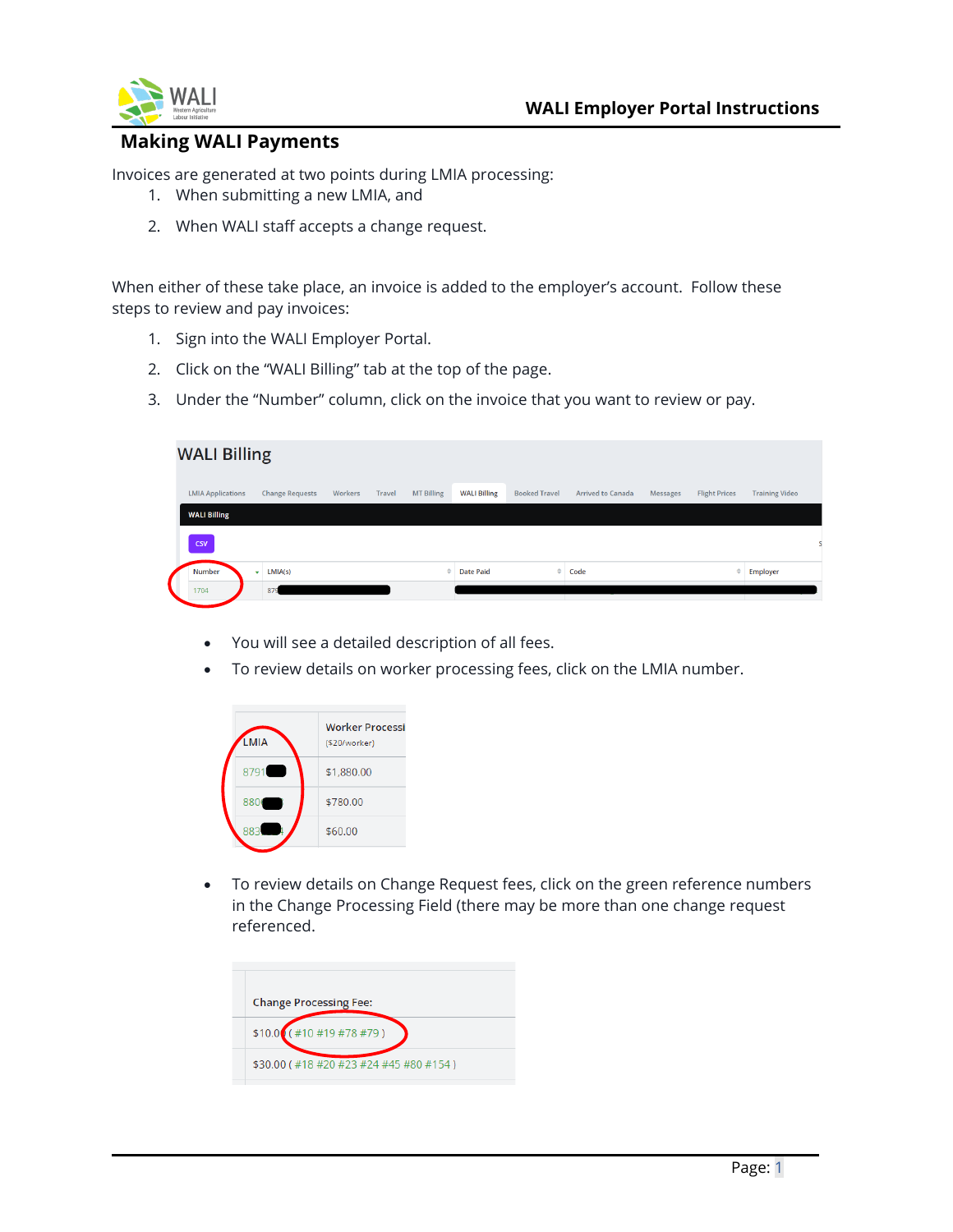

4. After reviewing the charges, scroll to the bottom of the page and click on the green "Pay Now" button as shown below.

| Total:                                        | \$3,199.56<br>Pay Now |
|-----------------------------------------------|-----------------------|
| GST:<br>RT0001:                               | \$152.36              |
| Transaction Fee (4%):                         | \$117.20              |
| Subtotal:                                     | \$2,930.00            |
| Annual Employer Fee<br>(\$150/farm per year): | \$150.00              |

- 5. This will take you to the Square Payment Processing site. This is a secure commercial payment processing site. WALI does not receive or store credit card information.
	- Review the invoice details and make sure it is the same as what was on the WALI site.
	- Enter your credit card information.
	- Scroll to the bottom of the page and click the green "Place Order" button. This will complete the transaction.

|                      | Buy with G Pay      | <b>Order Details</b>                                 |             |                                                      |           |
|----------------------|---------------------|------------------------------------------------------|-------------|------------------------------------------------------|-----------|
|                      | OR                  |                                                      |             | 1 x Annual Employer Fee (\$150/farm per year)        | \$150.00  |
| Personal Information |                     | 1 x Worker Processing Fee (\$20/worker)<br>[8791486] | \$1880,00   |                                                      |           |
| Email                |                     |                                                      |             | 1 x Change Processing Fee [8791486]                  | \$10.00   |
| Payment Information  |                     | 1 x Worker Processing Fee (\$20/worker)<br>[8806738] | \$780,00    |                                                      |           |
| Name on Card         | Jane Doe            |                                                      |             | 1 x Change Processing Fee [8806738]                  | \$30.00   |
| <b>Card Number</b>   | 0000 0000 0000 0000 |                                                      |             | 1 x Worker Processing Fee (\$20/worker)<br>[8839524] | \$60.00   |
| <b>Card Details</b>  | MM/YY               | CVV                                                  | Postal Code | 1 x Change Processing Fee [8839524]                  | \$0.00    |
|                      |                     |                                                      |             | 1 x Worker Processing Fee (\$20/worker)<br>[8867251] | \$20.00   |
|                      |                     |                                                      |             | 1 x Change Processing Fee [8867251]                  | \$0.00    |
|                      |                     |                                                      |             | 1 x Transaction Fee [117.2]                          | \$117.20  |
|                      |                     |                                                      |             | Subtotal                                             | \$3047.20 |
|                      |                     |                                                      |             | GST #8                                               | \$152.36  |
|                      |                     |                                                      |             |                                                      |           |

6. Go back to the WALI Billing tab refresh the screen and click on the invoice, it now says "Paid".